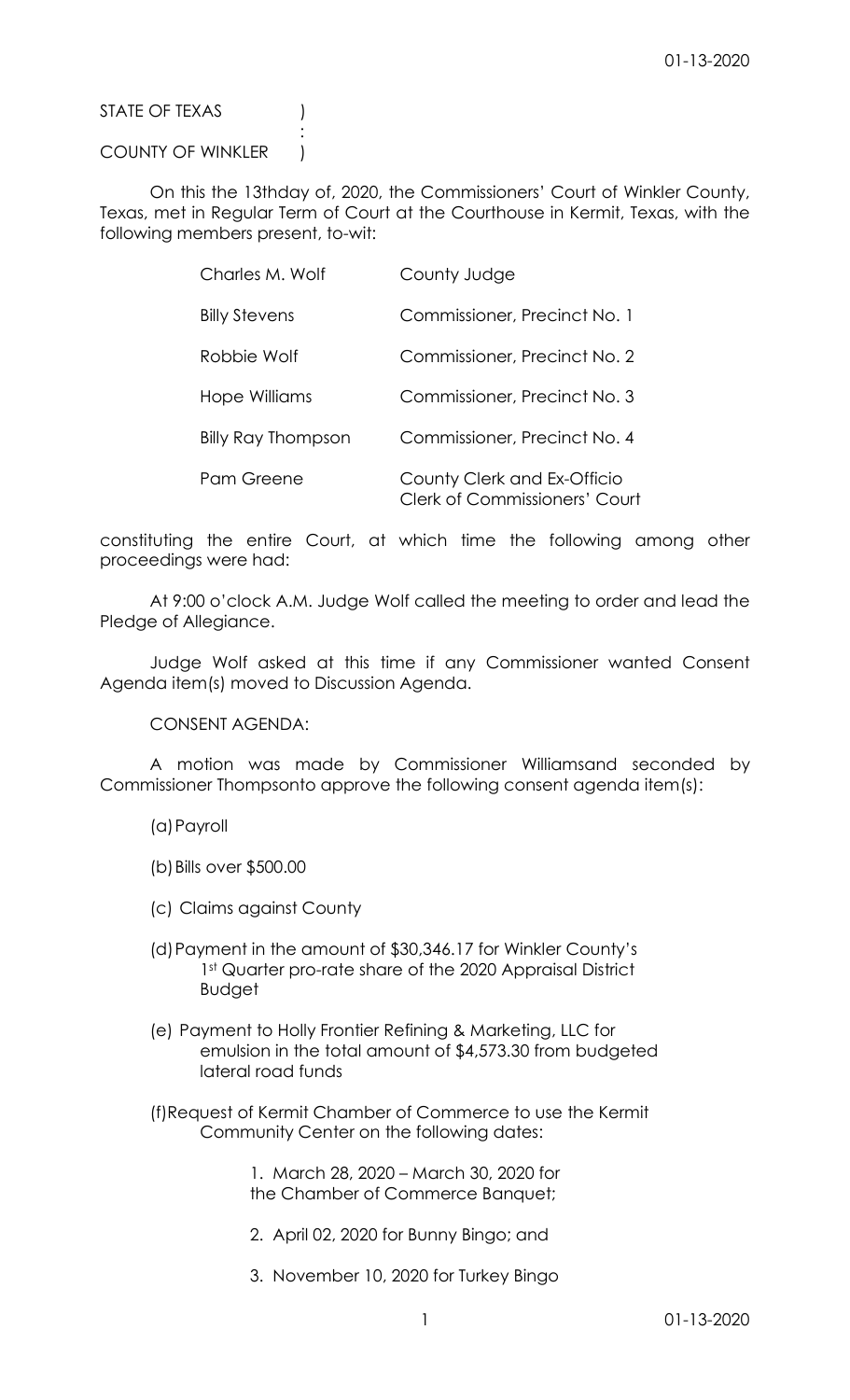(g) Payment, in the amount of \$200.00, to State Farm Fire and Casualty Company for the following surety bonds from budgeted funds:

> 1. Rhonda Willhelm, Winkler County Auditor, for the period of March 01, 2020 to March 21, 2021 in the amount of \$100.00; and

 2. Dana Shipley, Winkler County Community Supervision, for the period of March 01, 2020 to March 01, 2021 in the amount of \$100.00

(h)Report from County Extension Agent

## INSERT

 (i)Payment to Total Office Solution in the amount of \$1,320.00 from budgeted funds for Annual Service Agreement Renewal for the following:

- 1. Winkler County Senior Center \$264,00;
- 2. Winkler County Auditor's Office \$528.00;

and

- 3. Winkler County Judge's Office \$528.00
- (j) Payment in the amount of \$3,990.00 to D. K. Boyd Land & Cattle Co. for caliche and topsoil from budgeted lateral road funds

which motion became an order of the Court upon the following vote:

Ayes: Commissioners Stevens, Wolf, Williams and Thompson Noes: None

 Amotion was made by CommissionerWilliamsand seconded by Commissioner Thompsontoappoint Billy Stevens, Commissioner, Precinct No. 1, as County Judge Pro-Tem for 2020; which motion became an order of the Court upon the following vote:

Ayes: Commissioners Stevens, Wolf, Williams and Thompson Noes: None

 A motion was made by Commissioner Stevens and seconded by Commissioner Williams to set terms of County Court (Civil, Criminal and Probate) and terms of Justice Court for 2020 as follows:

 The County Court of Winkler County shall hold six (6) terms of Court each year; the January-February term to begin on the first (1st) Monday of January; the March-April term to begin on the first (1st) Monday of March; the May-June term to begin on the first (1st) Monday of May; the July-August term to begin on the first (1st) Monday of July; the September-October term to begin on the first (1st) Monday of September; the November-December term to begin on the first (1st) Monday of November, each term of court as to both Civil and Criminal matters shall continue its session to the close of the Saturday before Monday of the opening of said regular term of said Court; that a continuous term be provided for hearing Probate and Juvenile matters; the term of the Justice Court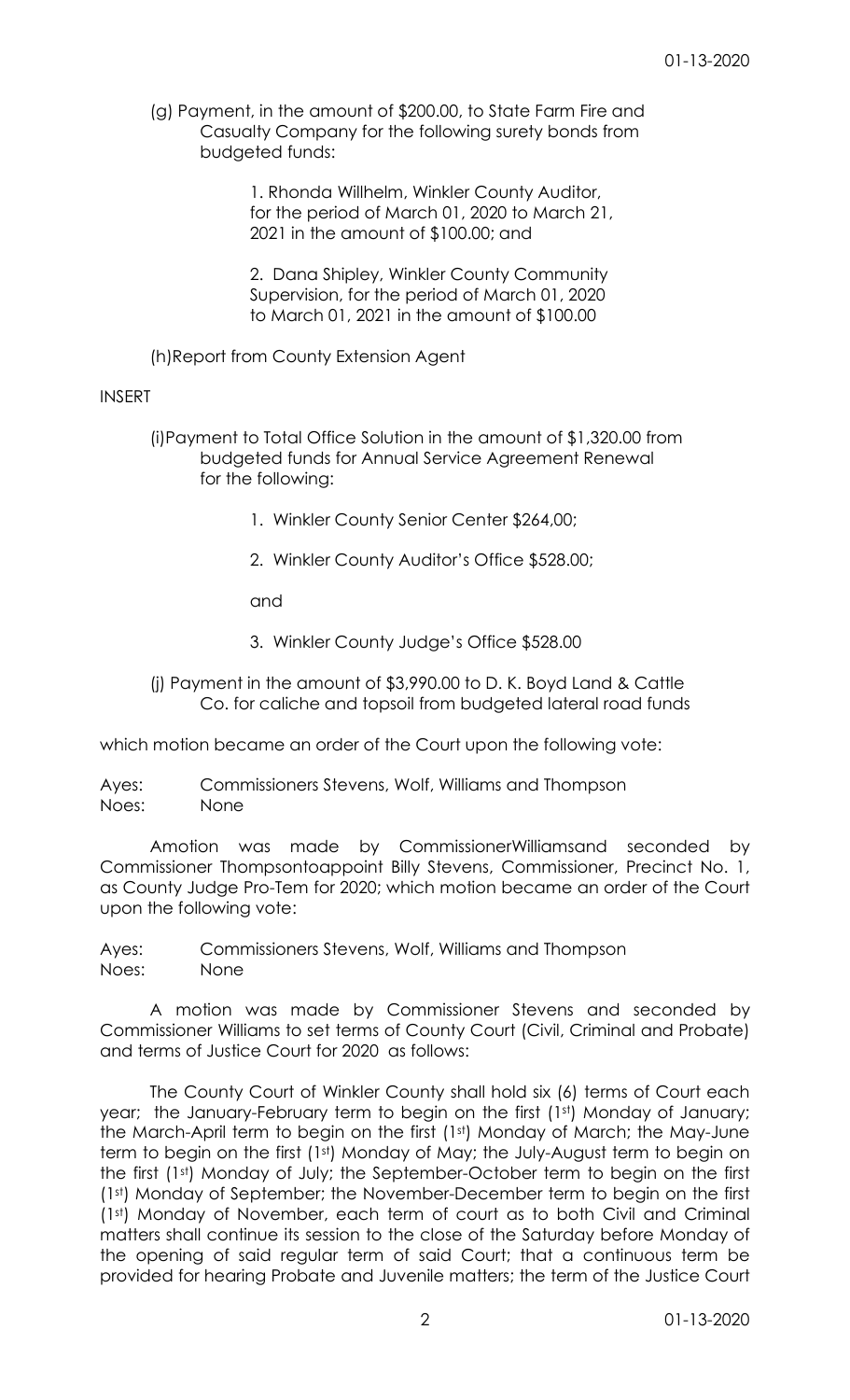shall be from day to day, week to week and month to month as to both Civil and Criminal matters.

which motion became an order of the Court upon the following vote:

Ayes: Commissioners Stevens, Wolf, Williams and Thompson Noes: None

 Following discussion regarding cyber security training, a motion was made by Commissioner Williamsand seconded by Commissioner Thompsontoapprove list of County Offices/County Employees required for cyber security training: any office or employee that has access to the network or email – all Courthouse employees; County Library; Probation Office; Sheriff's Office; Senior Citizens' Center; Emergency Medical Service and Commissioners' Court ; which motion became an order of the Court upon the following vote:

Ayes: Commissioners Stevens, Wolf, Williams and Thompson Noes: None

 A motion was made by Commissioner Stevensand seconded by CommissionerWolftoapprove the following Winkler County Golf Course Tournament Schedule:

INSERT

which motion became an order of the Court upon the following vote:

Ayes: Commissioners Stevens, Wolf, Williams and Thompson Noes: None

 A motion was made by Commissioner Williamsand seconded by Commissioner Thompsontoapprove the following Contracts for Tax Billing and Collection Services for the period of February 01, 2020 through January 31, 2021:

1. The City of Kermit;

INSERT

2. The City of Wink;

INSERT

3. Kermit Independent School District;

INSERT

and

4. Winkler County Hospital District

# INSERT

which motion became an order of the Court upon the following vote:

Ayes: Commissioners Stevens, Wolf, Williams and Thompson Noes: None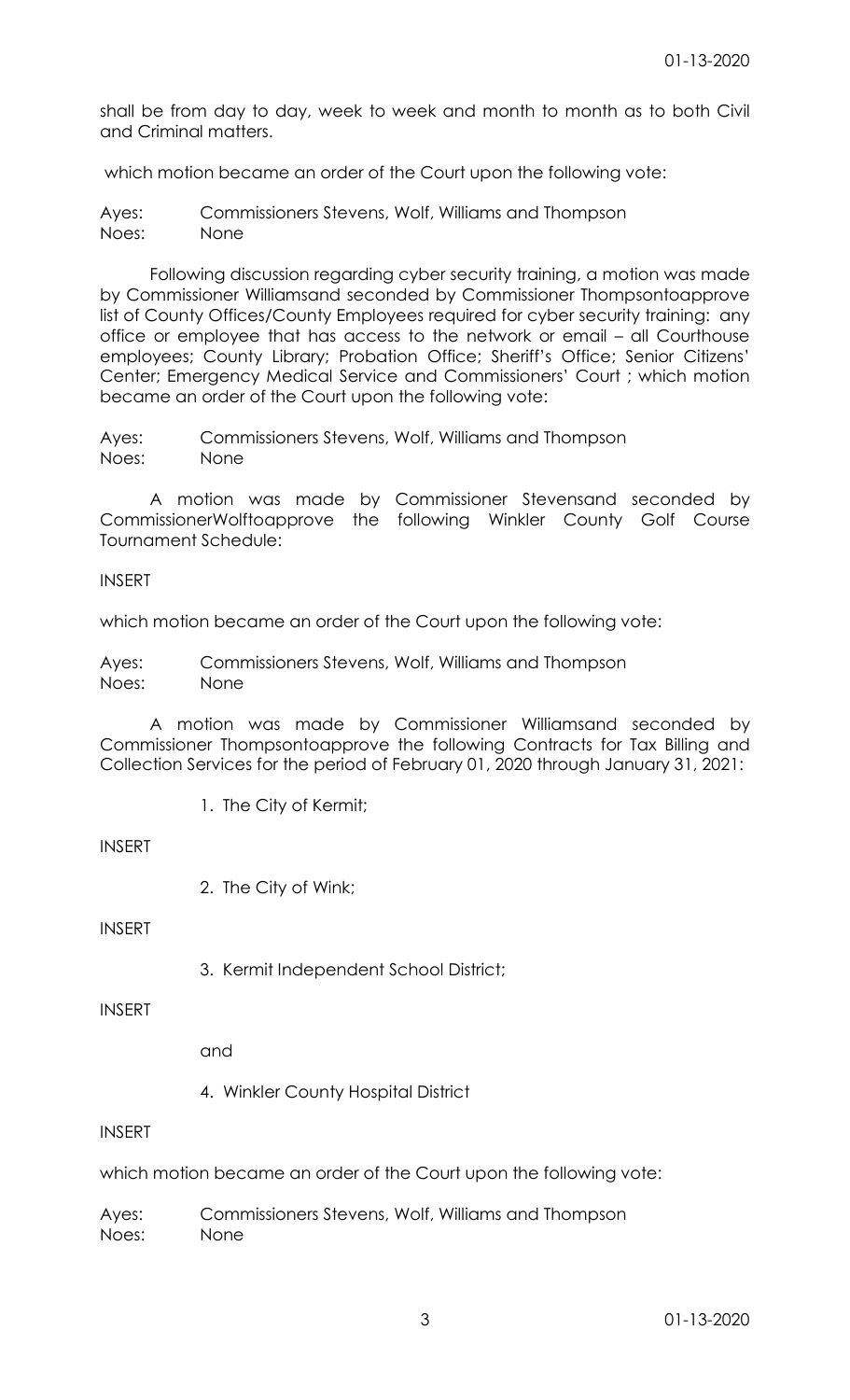A motion was made by CommissionerThompson and seconded by Commissioner Wolftoapprove payment to Commercial Food Service Equipment for two (2) microwave ovens and one (1) refrigerator at Senior Citizens' Recreation Center, in the amount of \$7,178.00 from committed funds; which motion became an order of the Court upon the following vote:

Ayes: Commissioners Stevens, Wolf, Williams and Thompson Noes: None

 A motion was made by Commissioner Wolf and seconded by Commissioner Stevens toapprove purchase of Ice Maker from Commercial Food Service for Kermit barn, in the amount of \$5,275.27 from committed funds; which motion became an order of the Court upon the following vote:

Ayes: Commissioners Stevens, Wolf, Williams and Thompson Noes: None

 A motion was made by Commissioner Thompson and seconded by Commissioner Stevens toapprove payment to TexStar Home Improvement for refurbished kitchen cabinets, new countertops and backsplash and installation of kitchen sinks at the Senior Citizens' Recreation Center, in the amount of \$44,370.00 from capital expenditures; which motion became an order of the Court upon the following vote:

Ayes: Commissioners Stevens, Wolf, Williams and Thompson Noes: None

 Following discussion regarding renovation of Westside Community Center, a motion was made by CommissionerThompson and seconded by Commissioner Williams toapprove renovation of Westside Community Center in the approximate amount of \$20,000.00 from capital expenditures; which motion became an order of the Court upon the following vote:

Ayes: Commissioners Stevens, Wolf, Williams and Thompson Noes: None

 Following discussion regarding Boy Scout Hut, a motion was made by Commissioner Williams and seconded by Commissioner Thompson toapprove purchase and installation of two (2) doors for Boy Scout Hut in the amount of \$3,240.00 from committed funds; which motion became an order of the Court upon the following vote:

Ayes: Commissioners Stevens, Wolf, Williams and Thompson Noes: None

 Following discussion regarding 2020 Ford Explorer for District Attorney's Office, a motion was made by Commissioner Thompson and seconded by Commissioner Stevens toapprove purchase of 2020 Ford Explorer for District Attorney's Office in the amount of \$39,180.00 from capital expenditures; which motion became an order of the Court upon the following vote:

Ayes: Commissioners Stevens, Wolf, Williams and Thompson Noes: None

 A motion was made by Commissioner Williams and seconded by Commissioner Thompson toreplace Shethelia Reed with Pam Greene on signature card for Winkler County Clerk Registry Fund account at West Texas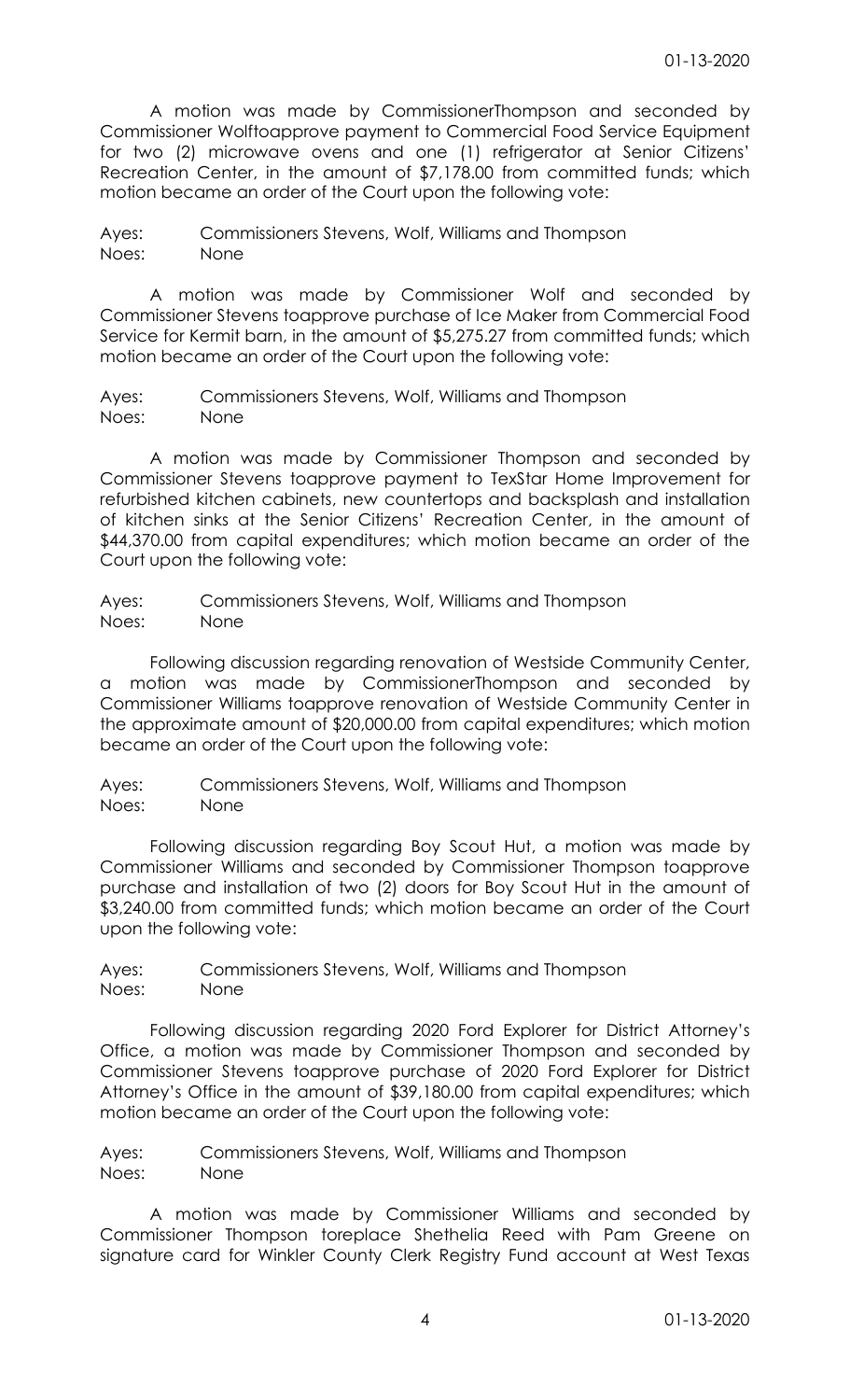National Bank effective January 13, 2020; which motion became an order of the Court upon the following vote:

Ayes: Commissioners Stevens, Wolf, Williams and Thompson Noes: None

 A motion was made by Commissioner Thompson and seconded by Commissioner Williams to approve Kermit Community Center change order(s) and modification(s); which motion became an order of the Court upon the following vote:

Ayes: Commissioners Stevens, Wolf, Williams and Thompson Noes: None

INSERT

 A motion was made by Commissioner Wolf and seconded by Commissioner Stevens to approve Wink Community Center change order(s) and modification(s); which motion became an order of the Court upon the following vote:

Ayes: Commissioners Stevens, Wolf, Williams and Thompson Noes: None

## INSERT

 There were no Winkler County Courthouse construction claim(s) for the Court to consider at this time.

 A motion was made by Commissioner Stevens and seconded by Commissioner Thompson to approve Kermit Community Center construction claim(s); which motion became an order of the Court upon the following vote:

Ayes: Commissioners Stevens, Wolf, Williams and Thompson Noes: None

## INSERT

 A motion was made by Commissioner Williams and seconded by Commissioner Thompson to approve Wink Community Center construction claim(s); which motion became an order of the Court upon the following vote:

Ayes: Commissioners Stevens, Wolf, Williams and Thompson Noes: None

## INSERT

 A motion was made by Commissioner Williams and seconded by Commissioner Thompson to approve Winkler County Airport construction claim(s); which motion became an order of the Court upon the following vote:

Ayes: Commissioners Stevens, Wolf, Williams and Thompson Noes: None

## INSERT

 There were no Winkler County Golf Course construction claim(s) for the Court to consider at this time.